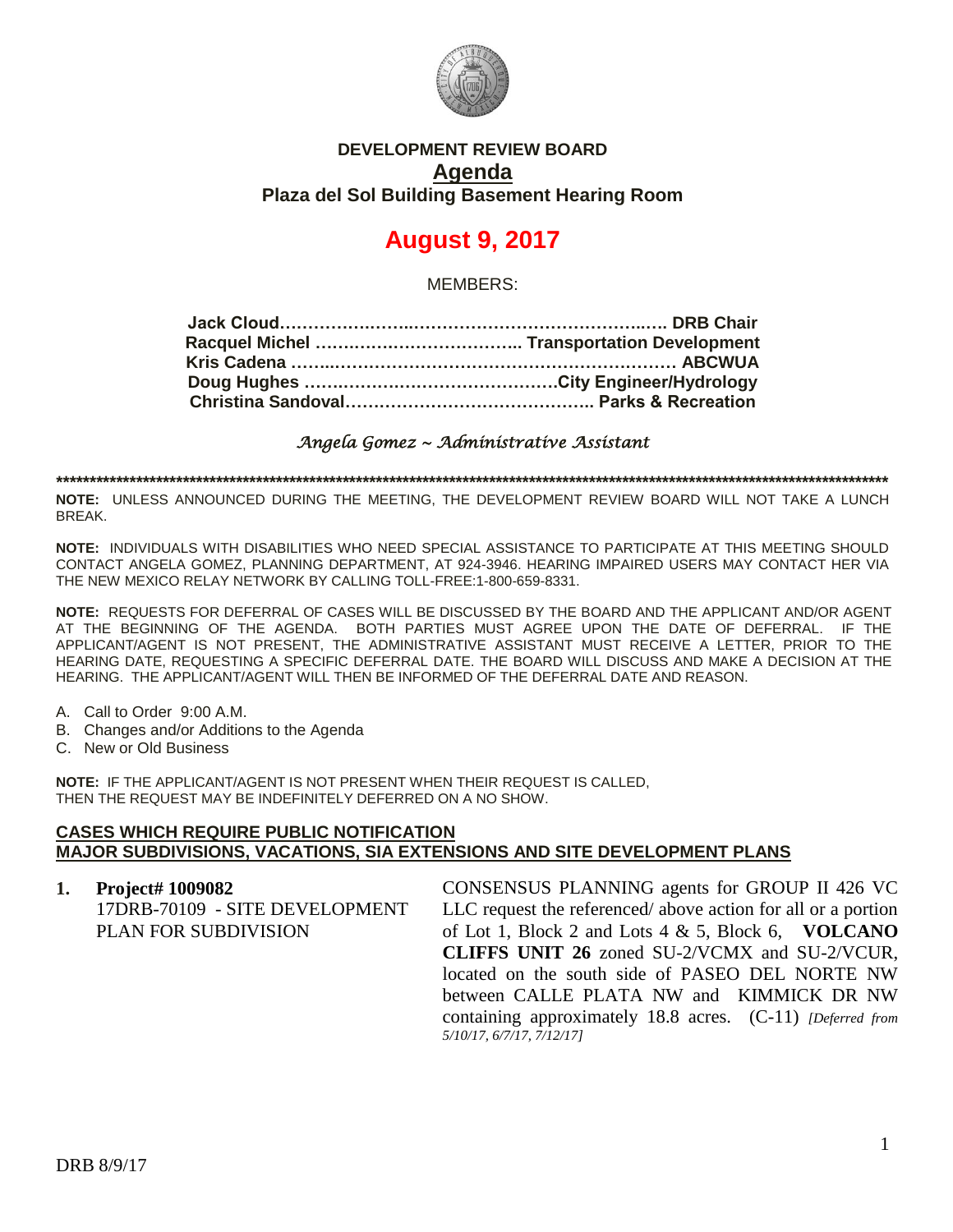**2. Project# 1002134** 17DRB-70151 2 YEAR SUBDIVISION IMPROVEMENT AGREEMENT EXTENSION (2YR SIA)

MARK GOODWIN AND ASSOCIATES agents for VISTA DEL NORTE DEVELOPMENT request the referenced/ above actions for **LOS LOMITAS INDUSTRUAL PARK** zoned SU-1 FOR IP, located on the south side EL PUEBLO RD NE/ PASEO DEL NORTE NE east of EDITH BLVD NE containing approximately 34 acres. (D-16) *[Deferred from 6/28/17, 7/12/17, 7/26/17]*

### **MINOR PLATS, FINAL (MAJOR) PLATS, AMENDED PLATS AND PLANS**

- **3. Project# 1007971** 17DRB-70206 EXT OF PRELIMINARY PLAT
- **4. Project# 1004732** 17DRB-70209 MINOR - FINAL PLAT APPROVAL
- **5. Project# 1003145** 17D-70203 VACATION/ PVT E'MENT 17DRB-70204 MINOR - PRELIMINARY/ FINAL PLAT APPROVAL
- **6. Project# 1011329** 17DRB-70205 MINOR - PRELIMINARY/ FINAL PLAT APPROVAL
- **7. Project# 1011330** 17DRB-70207 MINOR - PRELIMINARY/ FINAL PLAT APPROVAL

GUY JACKSON & ASSOCIATES, LLC agent(s) for MELCOR ZAMORA request(s) the above action(s) for all or a portion of Lot(s) 2, **LANDS OF DELLA P SANCHEZ** zoned R-1, located on CARSORT RD NW BETWEEN ALAMEDA DRAIN AND RIO GRANDE BLVD NW containing approximately 1.64 acre(s). (J-12)

RIO GRANDE ENGINEERING agent(s) for EVERGREEN DEVELOPMENT LTD CO request $(s)$  the above action $(s)$ for all or a portion of Tract(s) A-1 AND A-2, **PROJECTED SECTION 12, T10N, R3E, NMPM** zoned SU-2 LD R-LT, located on MONTOYA BETWEEN FLORAL AND SORITA containing approximately .675 acre(s). (H-12) *[Deferred on 2/15/17].*

TIERRA WEST LLC agent(s) for UNION PENSION TRUST request(s) the above action(s) for all or a portion of Tract(s) 7-A-1 and 7-B-1, **RENAISSANCE CENTER** zoned SU-1 FOR IP USES, located on RENAISSANCE BETWEEN COMMERCE DR AND MERCHANTILE ST containing approximately 7.8624 acre(s). (F-16)

BOHANNAN HUSTON INC agent(s) for SHAW MITCHELL AND MALLORY PARTNERSHIP request(s) the above action(s) for all or a portion of Tract(s)  $F-2A$ AND F-2B, **SANDIA SCIENCE AND TECHNOLOGY PARK** zoned IP, located on INNOVATION PARKWAY BETWEEN GIBSON AND RESEARCH RD containing approximately 7.5926 acre(s). (M-21)

ARCH + PLAN LAND USE CONSULTANTS agent(s) for RAHIM KASSAM request(s) the above action(s) for all or a portion of Lot(s) 11A & 12A, Block(s) 3, **COLLEGE VIEW BUSINESS ADDN** zoned CCR-2, located on COPPER BETWEEN SOLANO AND ALISO containing approximately  $.11$  acre(s).  $(K-17)$